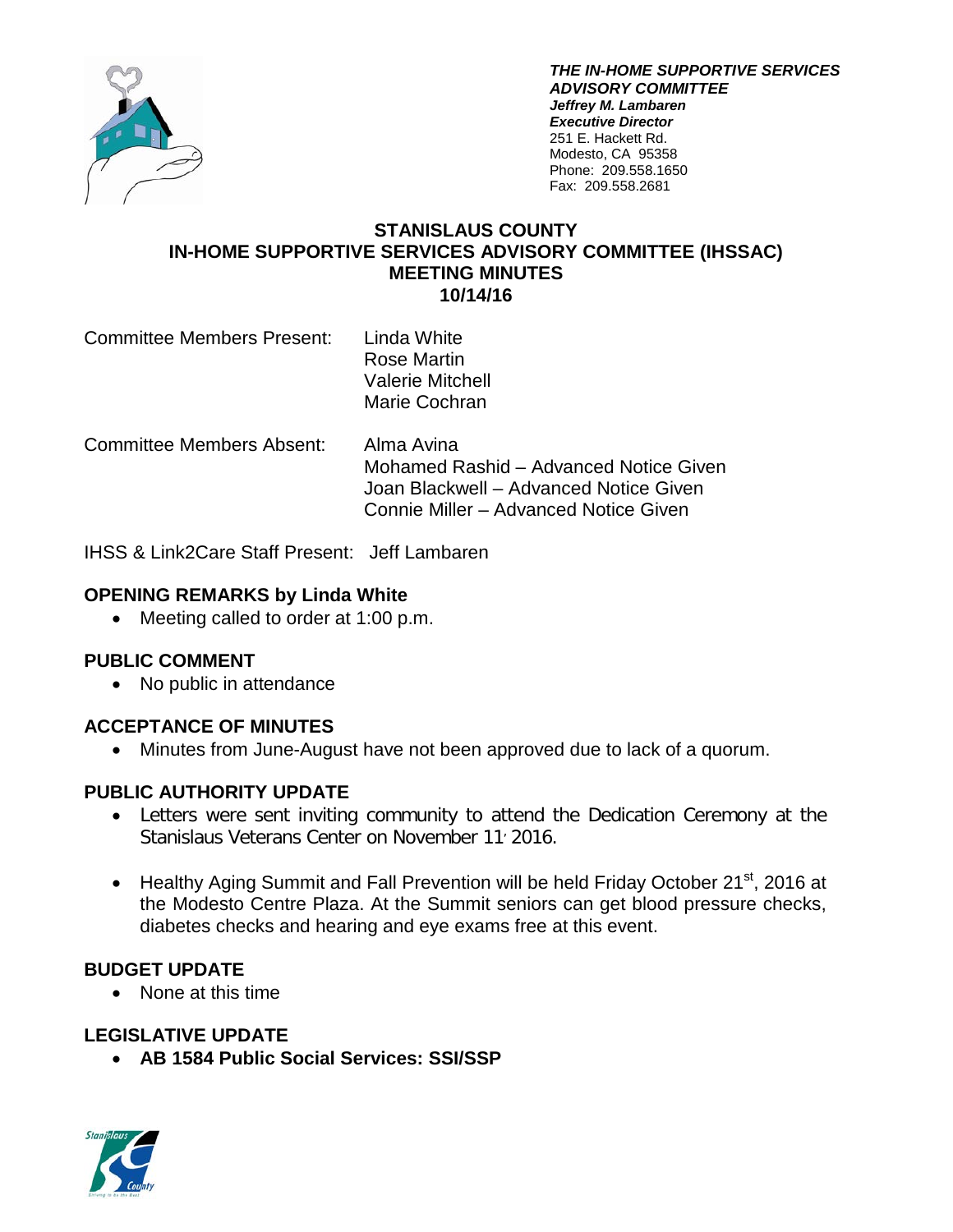oThis bill would be reinstating the cost-of-living adjustment for (SSP) for the Aged, Blind, and Disabled as of January 1, 2018. This bill was vetoed by the Governor on September 25, 2016.

His veto message reads:

 Each bill makes changes to a worthy program that results in increased funding, a few of which received increases in this year's budget. These bills are an end run of the budget process, and would commit us to spending an additional \$240 million every year. The budget process beings again on January 10, 2017, which is the appropriate time to discuss these proposals.

## • **AB 1797 In Home Support Services Application:**

o This bill would authorize a person to apply for In-Home Supportive Services in person or through electronic means, and would require the count, if an application is filed through electronic means, to provide the applicant with a confirmation number. *This bill was signed into law by the Governor on September 21, 2016 as Chapter 402, Statutes 2016.*

## • **AB 1930- In-Home Supportive Services: family caregivers: advisory committee**

o This bill would establish the IHSS Family Caregiver Benefits Advisory Committee, for the purpose of studying the impact of the denial of state Unemployment Insurance benefits and federal Medicare and Social Security benefits on individuals who provide supportive services to a spouse or child. This bill was vetoed by the Governor on September 30, 2016.

His veto message reads:

 This bill establish an advisory committee with the Department of Social Services to study and report to the Legislature on issues related to employee contributions to Social Security benefits, Medicare and unemployment benefits for IHSS family providers.

# • **AB 2311 Emergency Services: sign language interpreters:**

o Requires each county including a city and county, to integrate access and functional needs, as defined into its emergency plan.

*This bill was signed into law by the Governor on September 23, 2016, as Chapter 520, Statutes 2016.*

# • **AB 2721- Elder and Dependent Adult Fraud: Information Notice**

o Would require the Department of Justice to develop and distribute an informational notice that warns the public about elder and dependent adult fraud and provides information regarding how and where to file complaints. The bill would also require the notice be made available on the Internet Web site of the Attorney General. *This bill was signed into law by the Governor on July 22, as Chapter 80, Statutes 2016*.

# • **SB 1234- Retirement Savings Plans:**

o Provides legislative approval for the California Secure Choice Retirement Savings Program (SCRSP) and sets forth recommendations and requirements for the design and implementation of that program. Assembly Amendments further clarify the California Secure Choice Retirement Savings Investment Board's (Board) role in developing and administering SCRSP, including a requirement to set up managed accounts invested in treasuries or similar securities for the first three years following